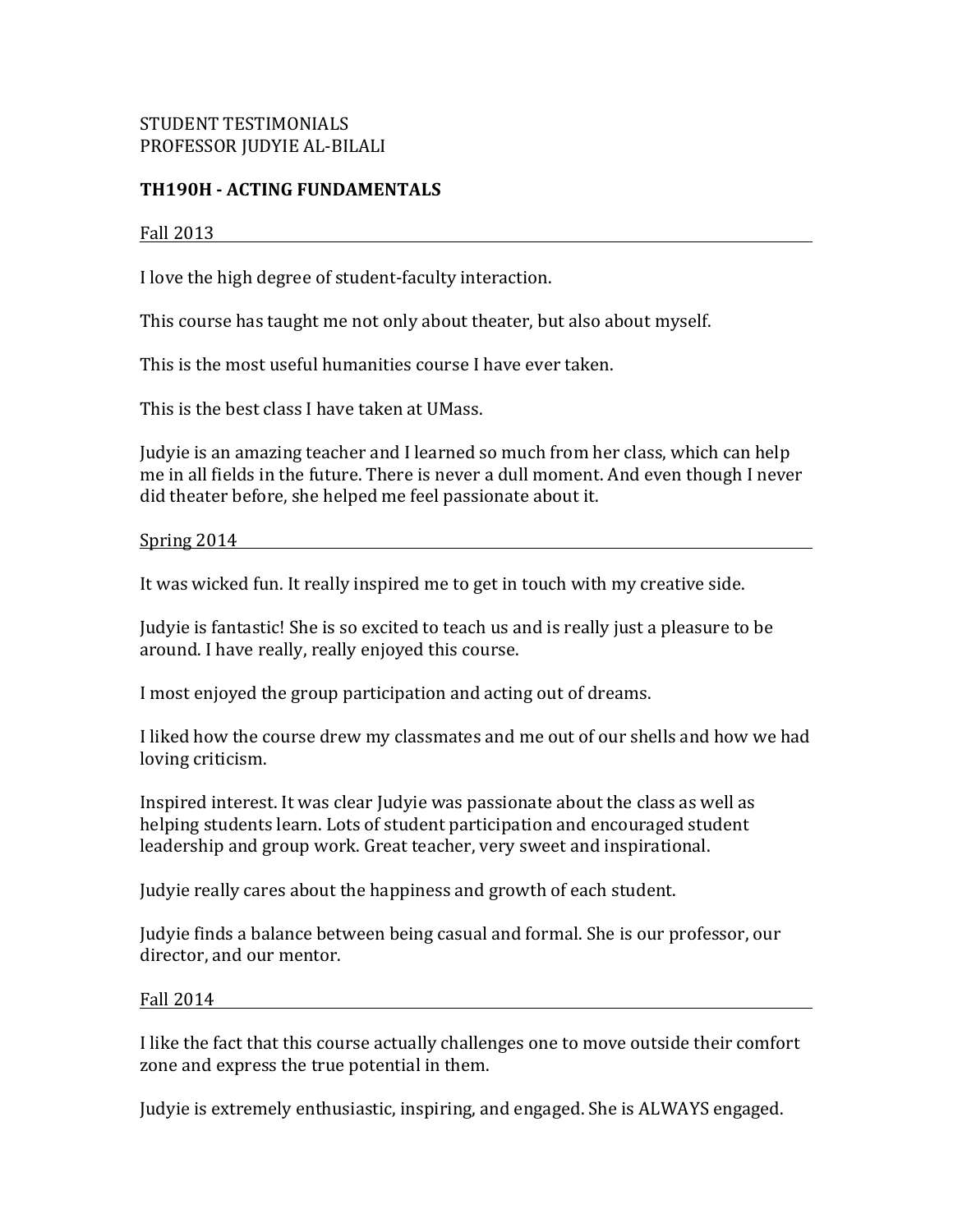Judyie is an excellent teacher and extremely inspiring. This class is fantastic! Judyie inspires me to believe in myself and my abilities. Definitely joining more classes with her in the future.

I learned the importance of my body, breathing, and trusting myself. The class brought me out of my shell and gave me confidence through the roof. The course cannot improve, it is such a rich and great course. Judyie is the best professor I have had this far. I think the course is perfect the way it is. Judyie is an excellent professor.

Judyie is an amazing person. She is passionate about what she teaches as well as the students. She puts effort into her work.

The instructor promotes a healthy and fun atmosphere in class. She is very dedicated to her work, helping students and making them feel important. Seriously, she is a phenomenal woman. Value her. Best teacher I have had so far.

## Spring 2015

Great course. That should be a requirement at the very least for Social Science kids. Community-building and creativity/imagination stimulation.

Judyie was amazing. She gives great feedback and she always pushes us to do our best. Declared my Theater major in the middle of this semester and I say that she was a huge inspiration that helped push me toward the decision.

Judyie made the whole class feel like one happy family. We all enjoyed class time and learned much about theater and ourselves. Judyie is prefect! Judyie is great!

There was so much diversity of activity and when we needed to get serious, we got serious. Judyie is just awesome and sweet and focused and fun. EVERYONE SHOULD TAKE JUDYIE'S CLASS.

I love the set up of the classroom. I love the openness the instructor achieved in the class. This is best class I have taken at UMass about self-discovery.

Judyie actively engages us in material. Her grading is fair and she explains the grade. She is lively and happy. Judyie is one of the best professors I have ever had.

I love how it was an open space! One of the best professors I have had. Made me a better presenter! I love this class. I wish I took this earlier in my college career.

Fall 2015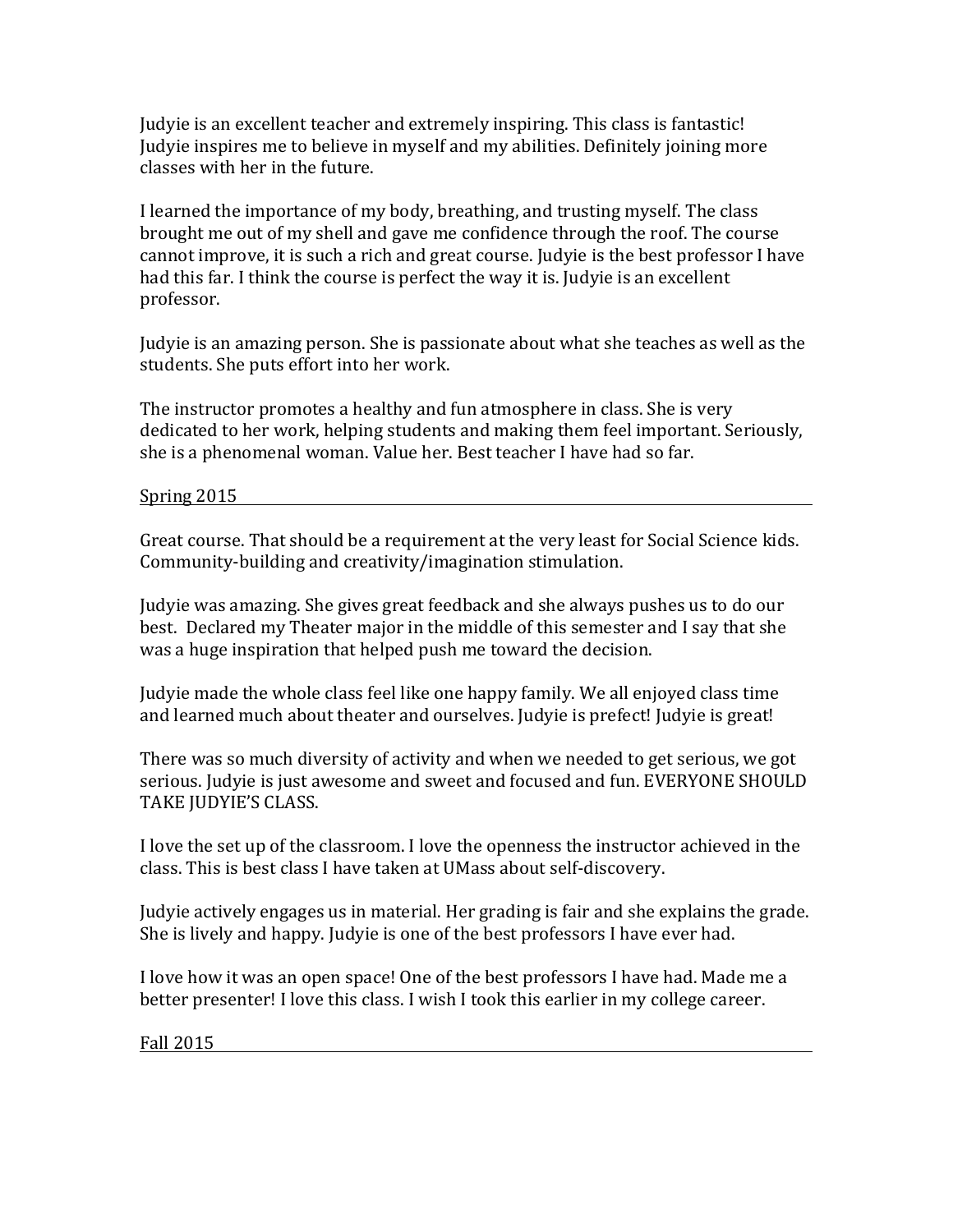This course and the instructor are amazing, I'd take it again. It could be three says instead of two. Judyie Al-Bilali is an amazing teacher and I recommend everyone take her class.

The class always has a positive energy. The course should be MWF instead of  $T/Th$ . The class is perfect! Judyie is an amazing teacher, I learned a lot.

It was very fun but we also learned a lot. Judyie was always positive and had so much energy. Judyie is an incredible teacher with an amazing attitude that inspires learning. 

I loved the fact that I was forced to leave my comfort zone every class.

She was very lively and helped each student come out of their shells. It should be more than two days.

The fact that we were learning while having fun.

This course and the instructor are amazing, I'd take it again. Judyie Al-Bilali is an amazing teacher I'd recommend everyone to take her class.

### Fall 2016

Judyie has really helped me to think deeper about acting and what it means. This course has been infused with so many fun and engaging semester long commitments. Judyie is a great teacher! I would recommend anyone to take her class who wants to act or interested in acting. You will learn so much!

The course tested my limits of creativity which was great. Loved the class.

We had time to learn effectively and have fun. There was group learning and lots of individual feedback.

The feedback and passion for teaching us to be ourselves while improving our craft. Also the exercises and life lessons she taught us. Love the class would recommend it highly.

She really helps us learn the techniques of being an actor. Love that she is so hands on and helpful. Judyie, thank you for everything you are amazing!

Judyie has an incredible ability to engage even first time actors. She knows how to being out the best in actors of all levels.

As an engineering major, the class allows for the exercise of the creative half of my brain. I truly enjoyed this class. Thank you, Judyie.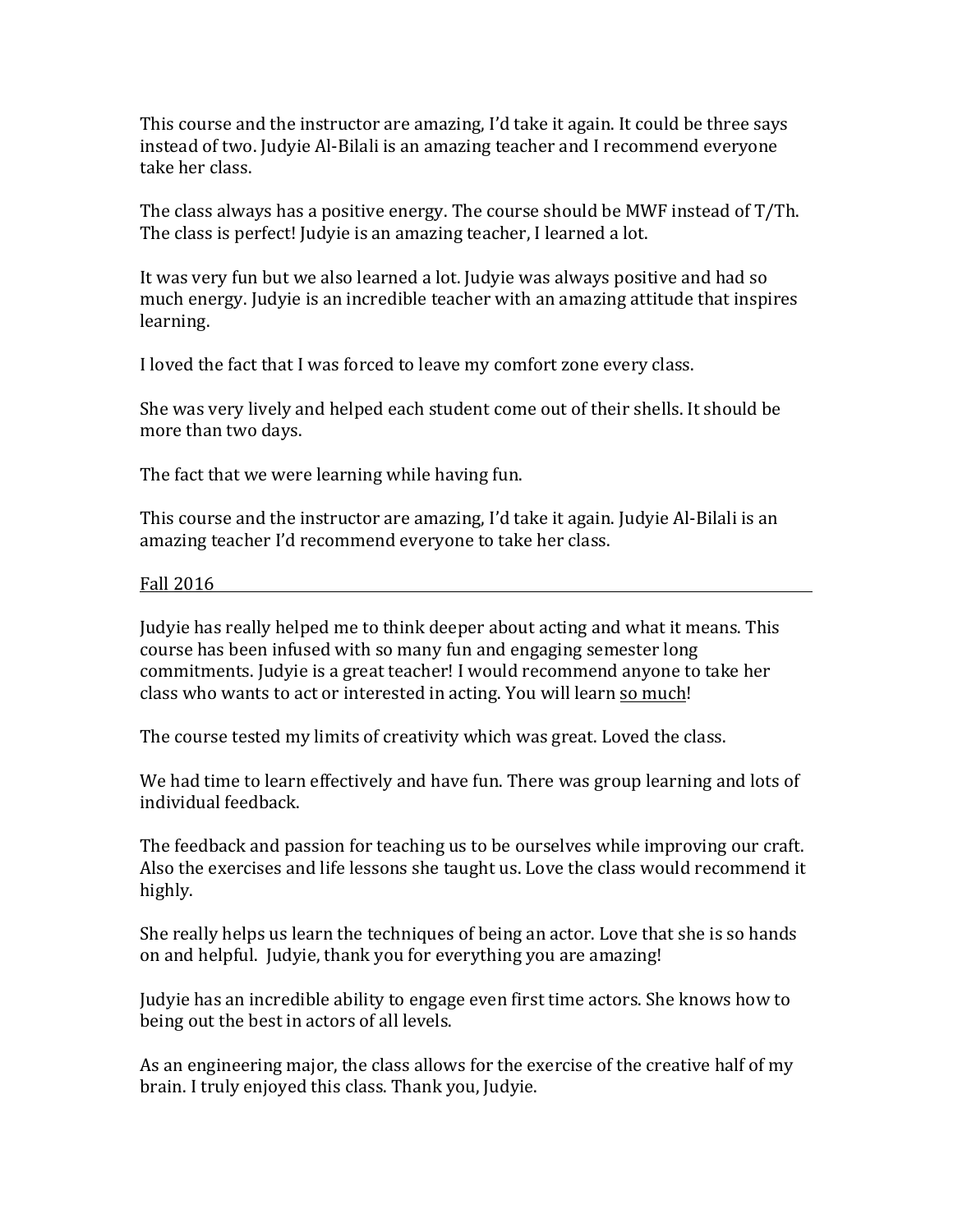Judyie is a goddess. Enlightening. Encouraging. She really wants students to succeed. Best class I have taken at UMass. I wish I'd taken it sooner because now it is too late to change my major.

Judyie is the best professor I've ever had.

I liked how acting is likened to the science/observation of human behavior. The class definitely helped to put myself out there. Thank you for the wonderful class!

What I like most about the course is how interactive and engaging it is. It was nice to be able to take an artistic class with more of an emphasis on experience than grades. Judyie created a wonderful class environment.

Spring 2017

Judyie ROCKS. She is so enthusiastic, positive and smart. Her teaching inspires students who don't usually participate to sing, dance, and express themselves.

I like that we were encouraged to interact with our classmates during breaks due to the No Phones Rule. I like that we were given space to play and took turns leading the class.

I love Judyie's method of introducing acting/performance techniques. I have learned so much about myself, my habits, and what being an actor consists of...I learned so much and the readings changed my whole perspective of what being on the stage means.

Judyie is incredible passionate and inspires interest in the course. Judyie has been one of the best professors I've had at the university. It's been an incredible memorable semester.

The gradual progression of learning - cumulative learning of acting techniques.

Judyie's amazing. Class is very welcoming, accepting, and interactive. I recommend this class to all my friends.

I felt very comfortable in this learning environment and felt that I learned a lot about acting techniques and myself.

Judyie was patient and understanding when teaching material. I not only benefitted from my acting experience, but was emotionally benefitted as well. This class allowed me to learn about myself in ways I didn't know a class could. An amazing class/professor.

Judyie is the best professor and acting teacher I have ever had. Period.